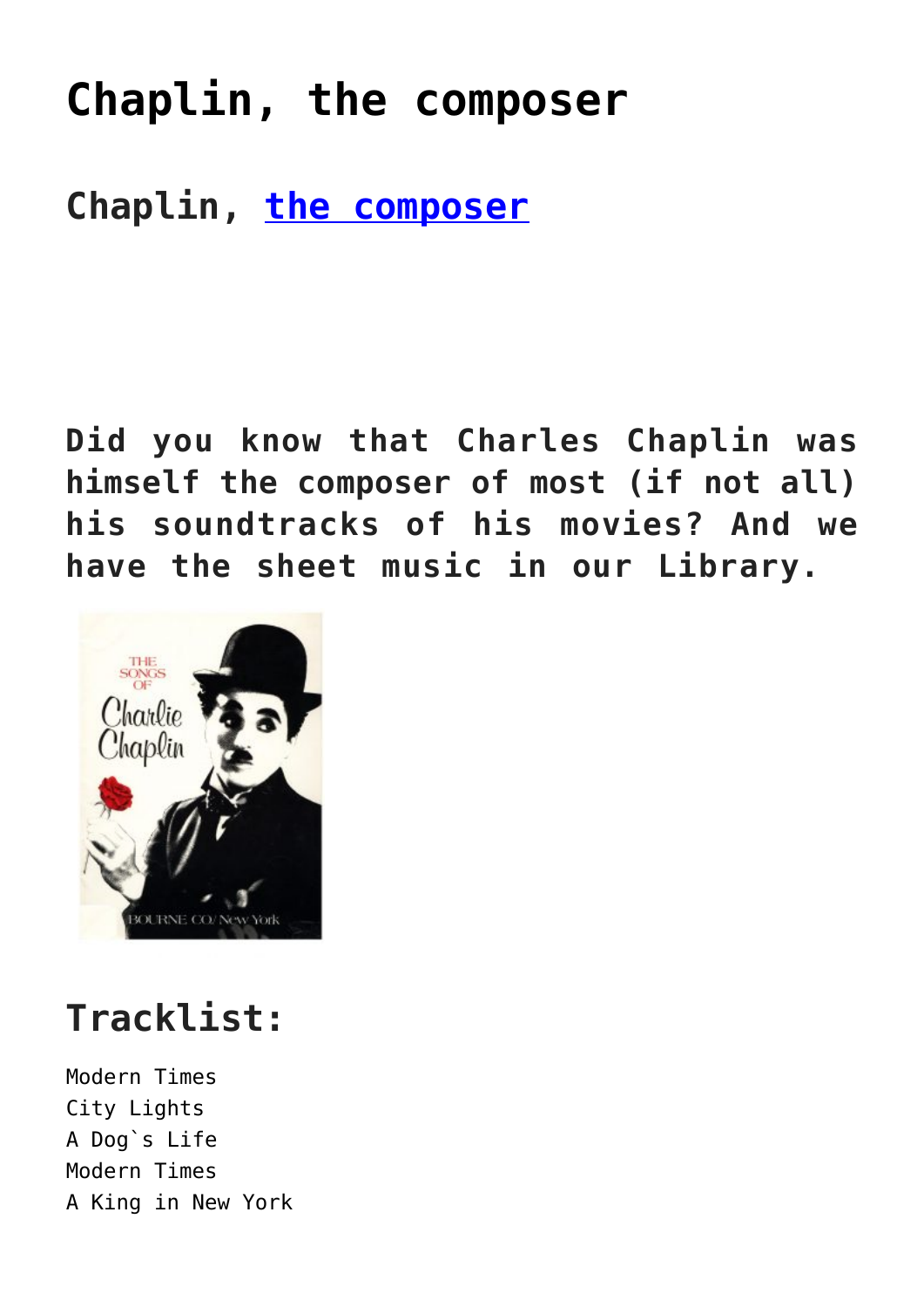The Great Dictator Limelight The Pilgrim A Countess from Hongkong Shoulder Arms Gold Rush

### **[Smile – by Charlie Chaplin \(](https://vimeo.com/596135089)piano solo with [pdf sheet music download](https://sheetmusiclibrary.website/))**

## **Review: [Chaplin's Smile: Music by](https://limelightmagazine.com.au/reviews/chaplins-smile-music-by-charlie-chaplin-philippe-quint/) [Charlie Chaplin \(Philippe Quint\)](https://limelightmagazine.com.au/reviews/chaplins-smile-music-by-charlie-chaplin-philippe-quint/)**

The sum of Charlie Chaplin's musical legacy is often and incorrectly considered to be the 1954 song, *Smile*, which began decades earlier as a love theme in the film *Modern Times*. For his Warner debut, violinist Philippe Quint, accompanied by pianist Marta Aznavoorian, and joined on two tracks by violinist Joshua Bell, reveals the true depths of Chaplin's musical mind.

Chaplin composed for most of his career, publishing music from 1916, through the silent film era, and from 1931 composing film scores for the remainder of his life. He claimed music had "entered his soul" as a young man. But Chaplin struggled to be taken seriously. He couldn't read or write notated music and was dismissed as an amateur, a charlatan: a mere 'hummer'.

It took a small army to translate Chaplin's humming, off-key singing, and haphazard piano and violin playing into